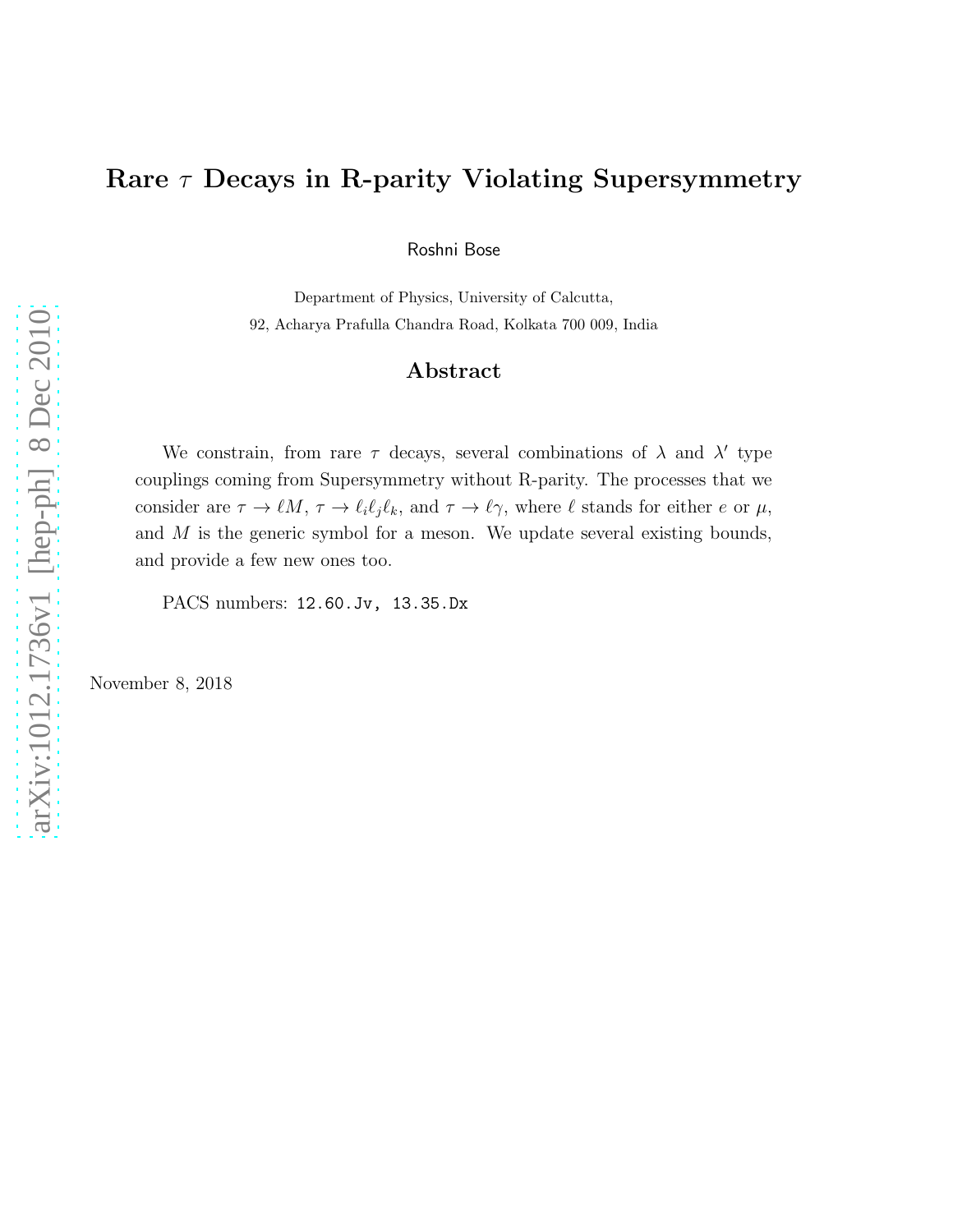### 1 Introduction

The hope to discover physics beyond the Standard Model (SM), which we might call New Physics (NP) for simplicity, is the principal *raison d'être* for particle physicists. There are several motivations, and there are innumerable candidates, but Supersymmetry, in its various avatars, stand out. As it appears, lepton and baryon numbers, L and B respectively, are good symmetries of the minimal Supersymmetric SM, but they are accidental symmetries in the sense that L and B violating interactions are not a priori forbidden in the superpotential, and one has to impose this *ad hoc* for B and L violating couplings to be zero at every energy scale. What one does is to consider a discrete symmetry, called R-parity, defined as

$$
R_p = (-1)^{3B+L+2S},\tag{1}
$$

where S is the spin of the particle. By definition,  $R_p = +1$  for particles and  $R_p = -1$  for superparticles, and  $R_p$  is imposed as a good symmetry of the superpotential. This forbids B and L violating interactions separately, and makes the lightest supersymmetric particle (LSP) stable and a good candidate for the dark matter. On the other hand, if  $R_p$  is not a good symmetry, the signatures change drastically, because all superparticles, including the LSP, can decay inside the detector.

There can be 45  $R_p$ -violating (RPV) couplings in the superpotential coming from the renormalizable terms

$$
W_{R\phi} = \lambda_{ijk} L_i L_j E_k^c + \lambda'_{ijk} L_i Q_j D_k^c + \lambda''_{ijk} U_i^c D_j^c D_k^c, \qquad (2)
$$

where  $L, Q, E, U$  and  $D$  stand for lepton doublet, quark doublet, lepton singlet, up-type quark singlet, and down-type quark singlet superfields respectively;  $i, j, k$  are generation indices that can run from 1 to 3; and  $\lambda_{ijk}$  ( $\lambda''_{ijk}$ ) are antisymmetric in i and j (j and k). The phenomenology of RPV supersymmetry, including the collider signatures and bounds on these couplings, may be found in [1].

In this work we would like to constrain several L-violating coupling combinations from rare  $\tau$  decays. The decays that we will consider are  $\tau \to \ell M$ ,  $\tau \to \ell_i \ell_j \ell_k$ , and  $\tau \to \ell \gamma$ , where l stands for e or  $\mu$ , M for any generic meson, and i, j, k are generation indices that can be 1 or 2. These decays being L violating, we will consider only  $\lambda$  and  $\lambda'$  type couplings, as simultaneous L and B violation would lead to an unacceptably fast proton decay. There are some such studies in the literature [2, 3, 4] whose bounds we will update. We will also give a number of new bounds coming from radiative  $\tau$  decays. However, as we will see, most of the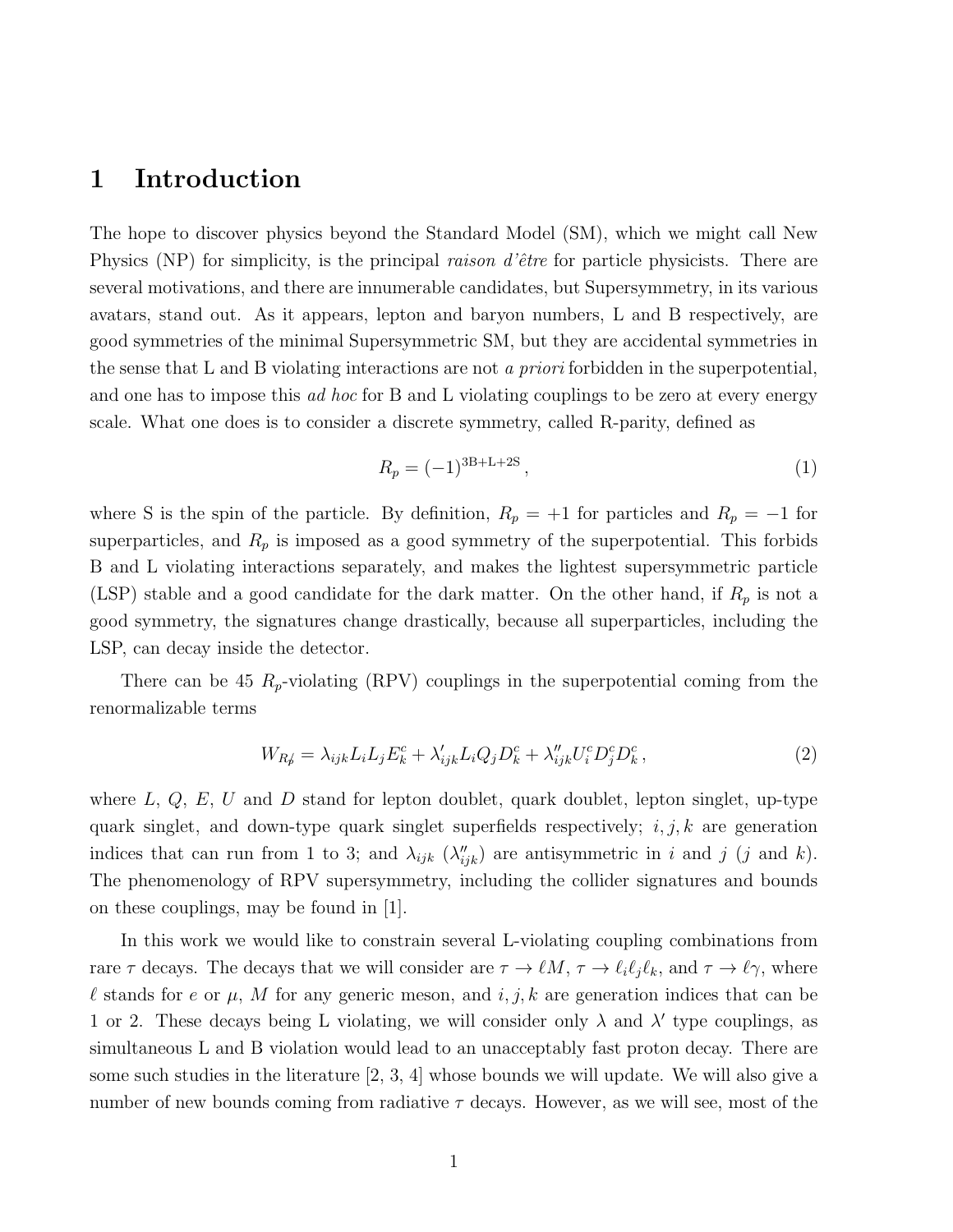combinations are also bound from leptonic and semileptonic lepton flavour violating (LFV) decays, and those numbers are better by more than an order of magnitude.

The paper is organized as follows. In Section II, we compile the relevant expressions. Section III deals with the analysis and the bounds that we obtain. Section IV is on the possible implications of these bounds on the ongoing experiments. We summarize and conclude in Section V.

## 2 Relevant Expressions

We work in the framework of an explicit RPV model, with a hierarchical scheme of couplings: only those couplings that are relevant will be assumed to dominate the others. For all decays that we will be interested in, we need two different couplings, of the form  $\lambda\lambda$ ,  $\lambda\lambda'$ , or  $\lambda'\lambda'$ . We assume the hierarchical structure at the weak scale, and do not investigate the possible highscale theory behind them. Also, at the weak scale, we assume these terms to appear in the mass basis of the quarks, and not in the flavour basis, so that there is no further constraints on other couplings coming from a Cabibbo-Kobayashi-Maskawa (CKM) type rotation. We also assume the bilinear couplings of the generic form  $-\mu_i L_i H_2$ , where  $H_2$  is the superfield that gives mass to charged leptons and down-type quarks, to be zero at the weak scale. This also relaxes the possible constraints coming from the neutrino masses and mixing angles in presence of the bilinear terms. However, even some trilinear combinations like  $\lambda_{ikl}^{(')}\lambda_{jlk}^{(')}$  can generate nonzero entries for the ij-th element of the neutrino mass  $\mathcal{M}_{\nu}$  [1].

For the decays  $\tau \to \ell M$  or  $\tau \to 3\ell$ , the relevant four-fermion operator, which one may get by integrating the sfermion field out in eq. (2). The expression reads [3, 4]

$$
\mathcal{H}_{Rf} = L_{jklm}(\bar{\ell}_{l}(1+\gamma_{5})\ell_{m})(\bar{\ell}_{k}(1-\gamma_{5})\ell_{j}) \n+ A_{jklm}(\bar{\ell}_{j}(1-\gamma_{5})\ell_{k})(\bar{d}_{m}(1+\gamma_{5})d_{l}) \n- \frac{1}{2}B_{jklm}(\bar{\ell}_{j}\gamma^{\mu}(1-\gamma_{5})\ell_{l})(\bar{d}_{m}\gamma_{\mu}(1+\gamma_{5})d_{k}) \n+ \frac{1}{2}C_{jklm}(\bar{\ell}_{j}\gamma^{\mu}(1-\gamma_{5})\ell_{l})(\bar{u}_{k}\gamma_{\mu}(1-\gamma_{5})u_{m}) + \text{H.c.},
$$
\n(3)

where

$$
L_{jklm} = \sum_{i=1}^{3} \frac{\lambda_{ijk} \lambda_{ilm}^*}{4M_{\tilde{\nu}_{iL}}^2}, \quad A_{jklm} = \sum_{i=1}^{3} \frac{\lambda_{ijk}^* \lambda_{ilm}'}{4M_{\tilde{\nu}_{iL}}^2},
$$
  

$$
B_{jklm} = \sum_{i=1}^{3} \frac{\lambda_{lim}' \lambda_{jik}'}{4M_{\tilde{u}_{iL}}^2}, \quad C_{jklm} = \sum_{i=1}^{3} \frac{\lambda_{lmi}' \lambda_{jki}^*}{4M_{\tilde{d}_{iR}}^2}.
$$
 (4)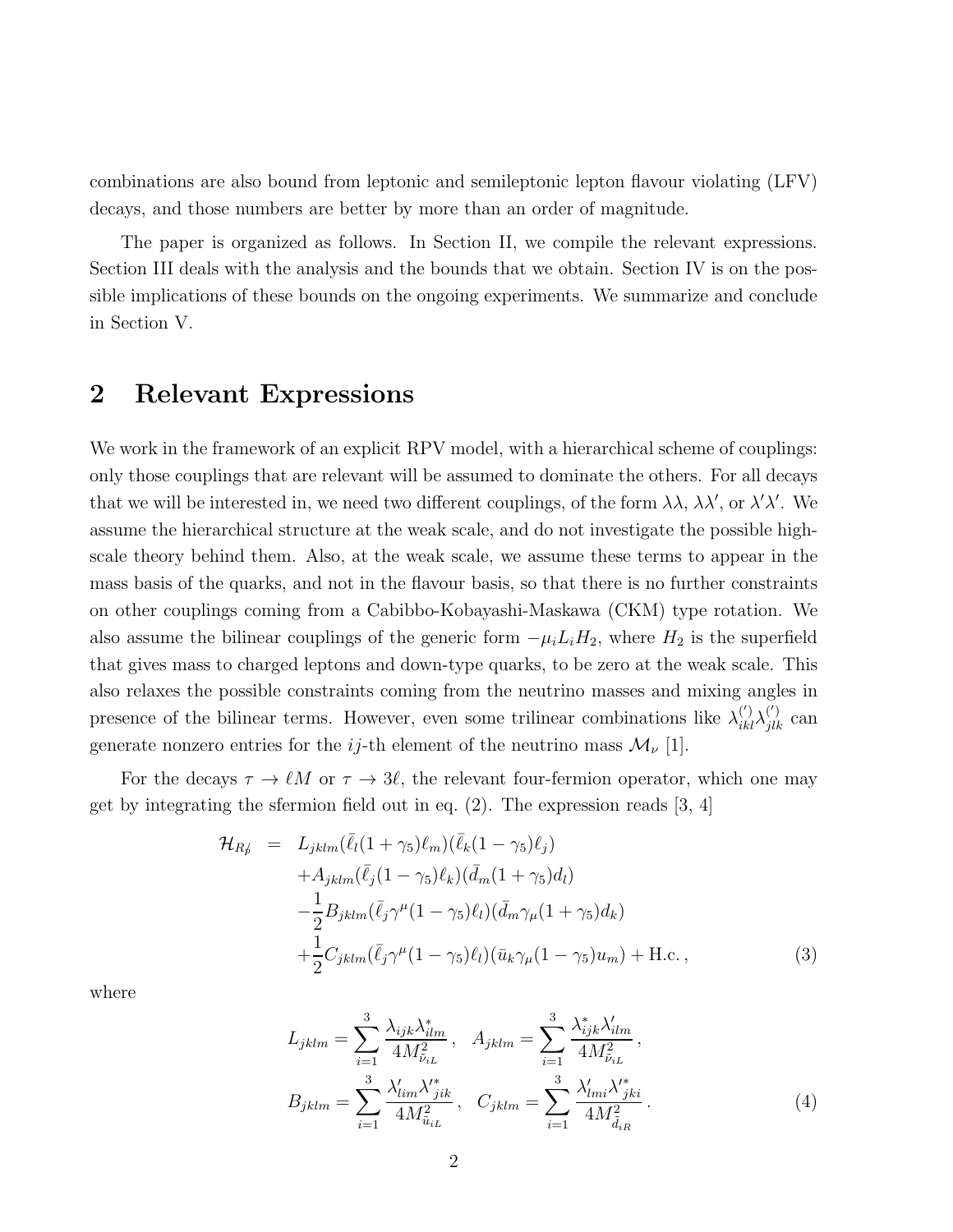We take, as a benchmark value, all sfermions to be degenerate at 100 GeV. While this value is experimentally not favoured any more, the bounds scale with  $M_{\tilde{f}}^2$ , as is evident from eqs. (3) and (4), and it is easier to compare with earlier results available in the literature.

If the final state consists of three leptons, only the  $L$  term is important. For a final state with a meson consisting of two down-type quarks, both  $A$  and  $B$  terms contribute. If the meson consists of up-type quarks only, the C term is relevant. For mesons like  $\pi^0$ ,  $\eta$ , or  $\eta'$  in the final state, all terms  $A, B, C$  are important. Anyway, we will consider only one of them to be nonzero at a time, so we do not entertain any possibility of interference. There is, of course, no SM contributions to these processes.

We do not consider the running of the RPV couplings between the sfermion scale and the low-energy scale. The corrections, for a hierarchical scheme, consists of a scaling by a factor between 2 and 3 [5], and hence can be dumped into the low-energy value of these couplings. The only QCD correction may occur between two quark fields; for  $\tau$  decays, the pair hadronizes, absorbing all the uncertainty in the decay constant.

For mesonic decays of the  $\tau$ , the nonzero  $\lambda \lambda'$  type couplings can only result in a pseudoscalar meson in the final state; that a vector meson is forbidden is evident from the Lorentz structure of the  $B$  and  $C$  type operators. The decay width for a final state pseudoscalar meson P with quark content  $\bar{q}_j q_k$ , mass  $M_P$ , and decay constant  $f_P$ , can be written as

$$
\Gamma(\tau \to P\ell_i) = \frac{(M_\tau^2 + M_{\ell_i}^2 - M_P^2)C(M_\tau^2, M_{\ell_i}^2, M_P^2)f_P^2M_P^4}{128\pi M_\tau^3 M_\nu^4 \left(M_{q_j} + M_{q_k}\right)^2} |\lambda_{ni3}^* \lambda_{njk}'|^2, \tag{5}
$$

where

$$
C(x, y, z) = \sqrt{x^2 + y^2 + z^2 - 2xy - 2yz - 2zx}.
$$
 (6)

The above expression has to be multiplied by  $\frac{1}{2}$  if there is a  $\pi^0$  in the final state. Note that the combination  $|\lambda_{nsi}^* \lambda_{nkj}'|$  can also be bounded from the same decays, with identical expressions.

The generic couplings B and C mediate the decay  $\tau \to \ell_i + M$  where M is any pseudoscalar or vector meson, with quark contenti  $\bar{q}_j q_k$ , and decay constant  $f_M$ . The decay widths are given by

$$
\Gamma(\tau \to \ell_i + M) = \frac{f_M^2 C(M_\tau, M_{\ell_i}, M_M) F_0(M_\tau, M_{\ell_i}, M_M)}{512\pi \tilde{M}^4 M_\tau^3} |\lambda'_{3nk} \lambda'_{inj}|^2, \tag{7}
$$

where the C-function is given in eq. (6),  $\tilde{M}$  is the mass of the mediating sfermion, and

Pseudoscalar : 
$$
F_0(x, y, z) = (x^2 - y^2)^2 - z^2(x^2 + y^2)
$$
,  
\nVector :  $F_0(x, y, z) = z^2(x^2 + y^2 - z^2) + (x^2 - y^2)^2 - z^4$ . (8)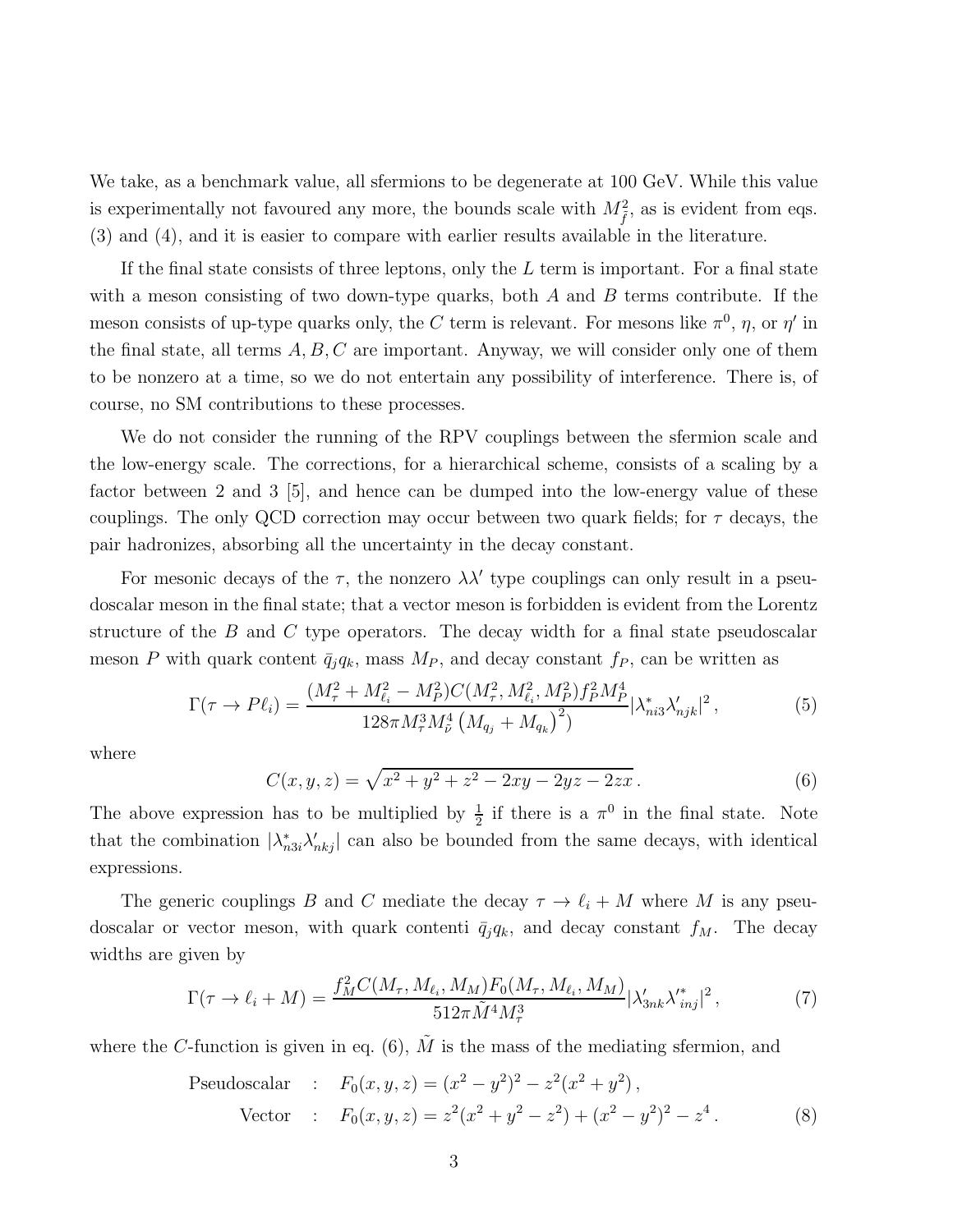For the radiative decays, the invariant amplitude for  $\tau \to \ell_i + \gamma$  can be written as [2]

$$
\mathcal{M} = i\bar{u}_{\ell}(k)T(1+\gamma_5)\sigma_{\mu\nu}q^{\nu}u_{\tau}(p)\epsilon^{\mu}(q),
$$
  
=  $T\bar{u}_{\ell}(k)(1+\gamma_5)(2\epsilon.p - M_{\tau}\ell)u_{\tau}(p),$  (9)

where p, k, and  $q = p - k$  are the momenta of the  $\tau$ , the daughter lepton, and the photon respectively.  $\epsilon^{\mu}(q)$  is the polarization vector for the photon, and  $\sigma_{\mu\nu} = \frac{i}{2}$  $\frac{i}{2}[\gamma_{\mu}, \gamma_{\nu}]$ . To get the last line of the Gordon decomposition, we have neglected the final state lepton mass. For  $\lambda$ -type couplings,

$$
T = \frac{ie\lambda_1\lambda_2 M_\tau}{16\pi^2 \tilde{M}^2} F(x),\tag{10}
$$

with

$$
F(x) = \frac{N_c}{24(x-1)^3} \left[ \left( 2x^2 + 5x - 1 - \frac{6x^2 \ln x}{x-1} \right) - \left( x^2 - 5x - 2 + \frac{6x \ln x}{x-1} \right) \right],\tag{11}
$$

where x is the ratio of fermion and sfermion masses squared:  $x = M_f^2 / \tilde{M}^2$ . For  $\lambda$ -type couplings, they are leptons and sleptons, and  $N_c = 1$ . For  $\lambda'$ -type couplings, they are quarks and squarks, and  $N_c = 3$ . One can neglect all fermion masses compared with the sfermions, except for the top quark, and in the limit  $x \to 0$ ,  $F(x) \to -N_c/24$ . The expression is simplified from the fact that (s) neutrinos do not couple to the photon. For  $\lambda'$ -type couplings, both up- and down-type (s)quarks may couple to the photon, and the corresponding expression is more complicated [2]:

$$
T = \frac{ie\lambda_1'\lambda_2'M_\tau}{16\pi^2\tilde{M}^2} \left[ F_1\left(\frac{M_d^2}{\tilde{M}^2}\right) + F_2\left(\frac{M_u^2}{\tilde{M}^2}\right) \right],\tag{12}
$$

where

$$
F_1(x) = \frac{N_c}{24(x-1)^3} \left[ \frac{2}{3} \left( 2x^2 + 5x - 1 - \frac{6x^2 \ln x}{x-1} \right) - \frac{1}{3} \left( x^2 - 5x - 2 + \frac{6x \ln x}{x-1} \right) \right],
$$
  
\n
$$
F_2(x) = \frac{N_c}{24(x-1)^3} \left[ \frac{1}{3} \left( 2x^2 + 5x - 1 - \frac{6x^2 \ln x}{x-1} \right) - \frac{2}{3} \left( x^2 - 5x - 2 + \frac{6x \ln x}{x-1} \right) \right],
$$
(13)

with  $M_u$  and  $M_d$  standing for the masses of generic up- or down-type quarks respectively.

This form of T is easy to understand. A helicity flip between incoming  $\tau$  and outgoing lepton is needed, so both the tensor and the pseudotensor amplitudes in eq. (9) will be proportional to  $M_{\tau}$  (assuming that  $M_e$  and  $M_{\mu}$  can be neglected). They will also be proportional to the product of two RPV couplings, and the electric charge Q of the particle coupling to the photon. There will be a further factor of  $1/16\pi^2$  coming from the loop, and  $1/\tilde{M}^2$  from the sparticle propagator. We refer the reader to [2] for the relevant Feynman diagrams.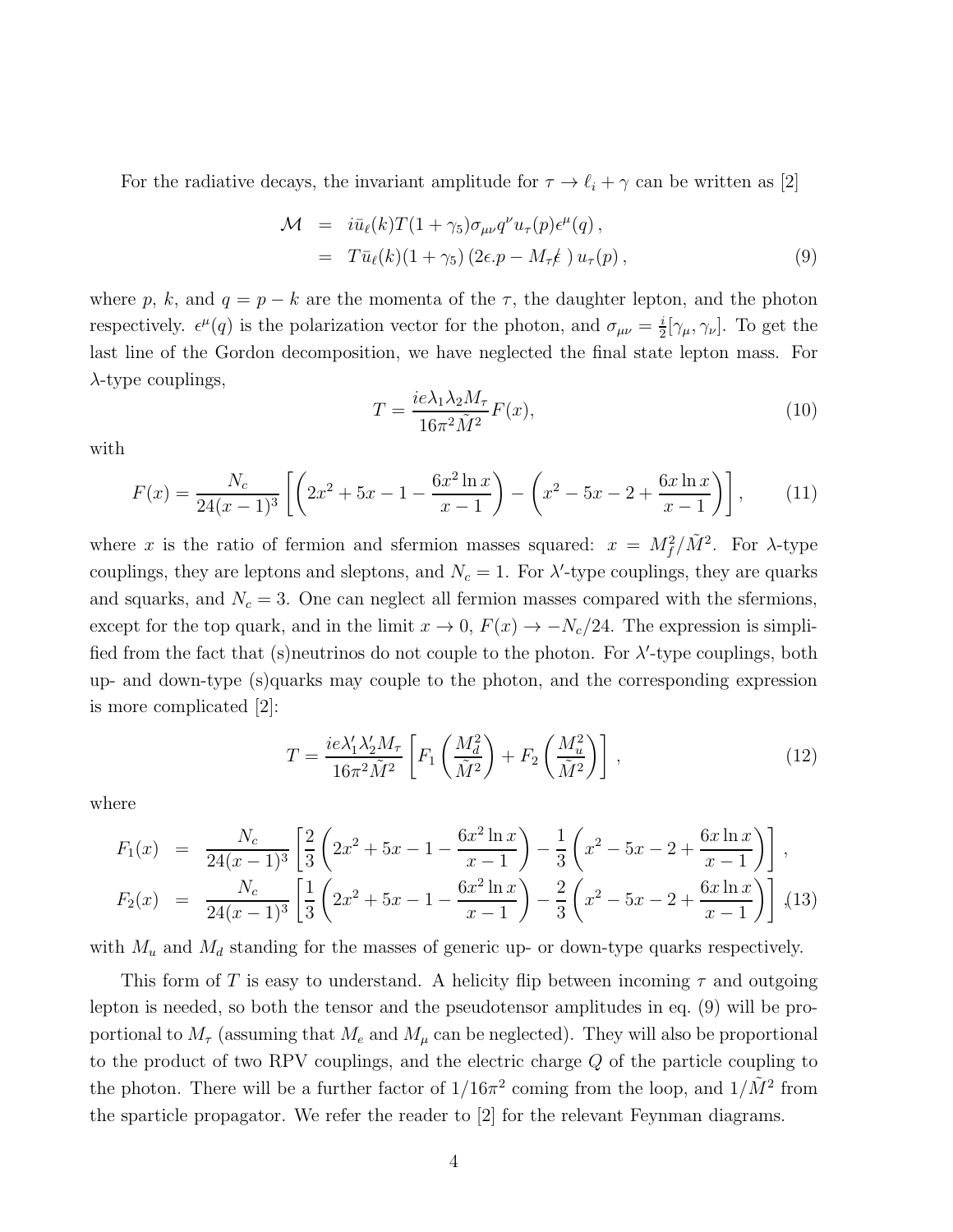The decay width can be written as

$$
\Gamma(\tau \to \ell_i + \gamma) = \frac{M_\tau^3}{4\pi} |T|^2, \qquad (14)
$$

and the branching ratio is

$$
BR(\tau \to \ell_i \gamma) = \frac{48\pi^2}{G_F^2 M_\tau^2} |T|^2.
$$
 (15)

| Mode                                                     | BR (upper limit) | Mode                                                                           | BR (upper limit) |
|----------------------------------------------------------|------------------|--------------------------------------------------------------------------------|------------------|
|                                                          | $(\times 10^8)$  |                                                                                | $(\times 10^8)$  |
| $e\gamma$                                                | 3.3              | $\mu\gamma$                                                                    | 4.4              |
| $e\pi^0$                                                 | 2.2              | $\mu\pi^0$                                                                     | 2.7              |
| $e\eta$                                                  | 4.4              | $\mu$ $\eta$                                                                   | 2.3              |
| $e\eta'$                                                 | 3.6              | $\mu\eta'$                                                                     | 3.8              |
| $eK_S$                                                   | 2.6              | $\mu K_S$                                                                      | 2.3              |
| $e\rho^0$                                                | 1.8              | $\mu \rho^0$                                                                   | 1.2              |
| $e\phi$                                                  | 3.1              | $\mu\phi$                                                                      | 8.4              |
| $e\omega$                                                | 4.8              | $\mu\omega$                                                                    | 4.7              |
| $eK^{*0}$                                                | 3.2              | $\mu K^{*0}$                                                                   | 7.2              |
| $e\overline{K^{*0}}$                                     | 3.4              | $\mu \overline{K^{*0}}$                                                        | 7.0              |
| $e^-e^+e^-$                                              | 2.7              |                                                                                | 2.1              |
| $\begin{array}{l} e^-e^+\mu^-\\ e^-e^-\mu^+ \end{array}$ | 1.8              | $\begin{array}{l} \mu^-\mu^+\mu^-\\ \mu^-\mu^+e^-\\ \mu^-\mu^-e^+ \end{array}$ | 2.7              |
|                                                          | 1.5              |                                                                                | 1.7              |

Table 1: Upper limits of various lepton-flavor violating  $\tau$  decays. The numbers are taken from: [6] (radiative), [7] (lepton + pseudoscalar), [8] (lepton + vector), [9] (trilepton).

The upper bounds at 90% confidence limit (CL) on the branching ratios of several leptonflavor violating (LFV)  $\tau$  decay channels are shown in Table 1. The quoted numbers are for integrated luminosities of 470 fb<sup>-1</sup> at  $\Upsilon(4S)$  plus 46 fb<sup>-1</sup> at  $\Upsilon(3S)$  and  $\Upsilon(2S)$  (SLAC, radiative decays), 802 fb<sup>-1</sup> at  $\Upsilon(4S)$  and 99 fb<sup>-1</sup> at  $\Upsilon(5S)$  (KEK-B, lepton plus a pseudoscalar meson), 782 fb<sup>-1</sup> at  $\Upsilon(4S)$  and 72 fb<sup>-1</sup> at  $\Upsilon(5S)$  (KEK-B, lepton plus a vector meson), and 782 fb<sup>-1</sup> at  $\Upsilon(4S)$  (KEK-B, trilepton). It is useful to note that apart from very few numbers coming from radiative decays with top quark in the loop, the bounds on the product couplings are given by

Actual bound = Bound quoted × 
$$
\left(\frac{\tilde{M}}{100}\right)^2
$$
 ×  $\left(\frac{\text{Actual BR bound}}{\text{Quoted BR bound}}\right)^{1/2}$ , (16)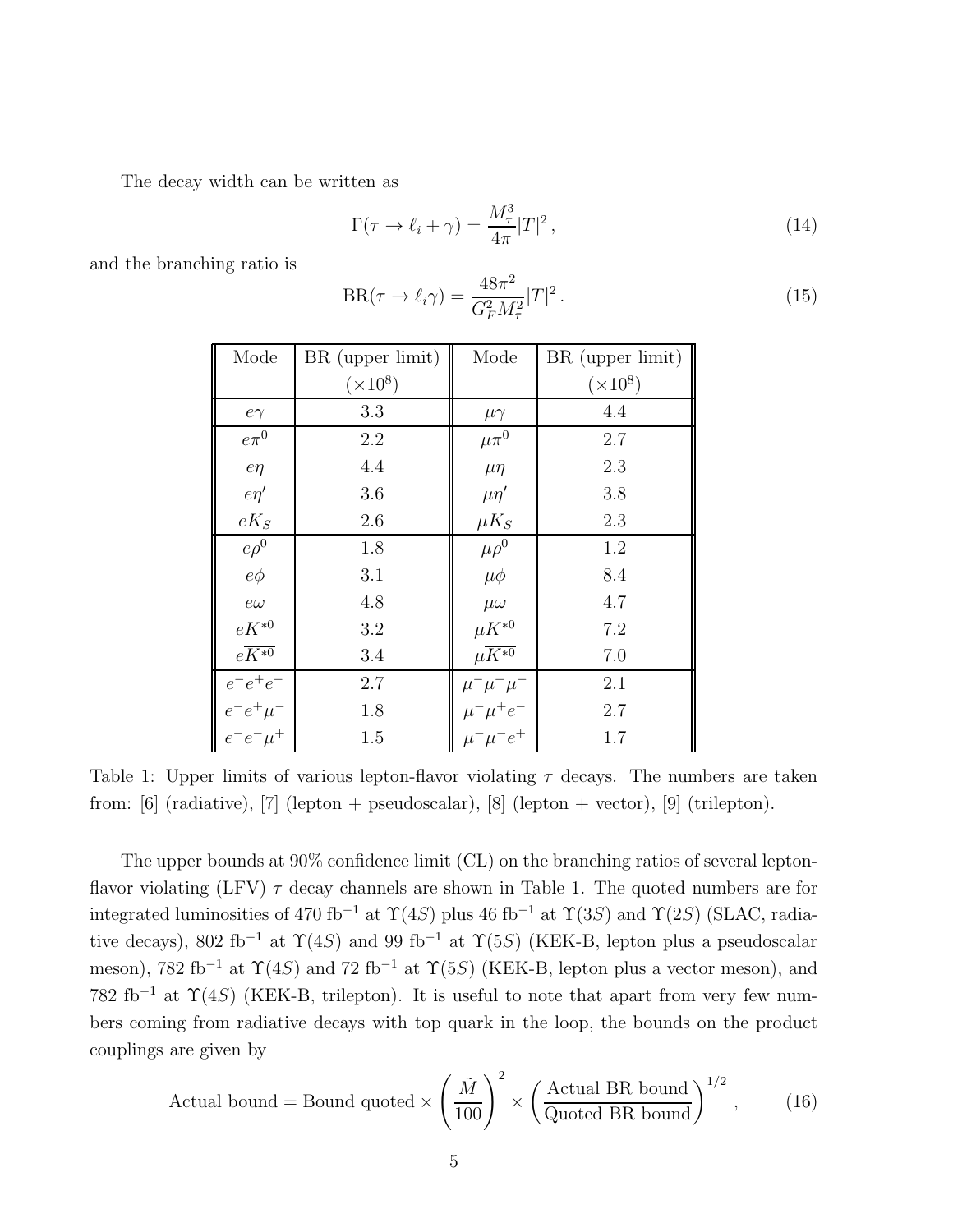where the quoted bounds on branching ratios are those to be found in Table 1 while the actual bounds are the possibly improved numbers as can be obtained from LHC-B or Super B factories.

## 3 Results

Our results are shown in Tables 2-5. Table 2 shows the bounds on  $|\lambda_{ijk}\lambda_{ilm}|$  as obtained from the lepton flavour violating trileptonic  $\tau$  decays, see eqs. (3) and (4), taking into account the fact that  $\lambda_{ijk}$  is antisymmetric in i and j. The last column in each of the Tables 2-4 is taken from  $[4]$ .

Tables 3 and 4 show the bounds on  $\lambda \lambda'$  and  $\lambda' \lambda'$  type products (again, magnitudes only, as all these processes are SM-forbidden and hence single-amplitude processes) coming from  $\tau$  decays to a charged lepton and a neutral meson.

Neutrino masses put the tightest constraint on some of the RPV couplings. A typical bound from the diagonal entries of the neutrino mass matrix  $\mathcal{M}_{\nu}$  is [10]

$$
|\lambda'_{i11}| < 6.0 \times 10^{-3}, \quad |\lambda'_{i22}| < 3.5 \times 10^{-5}, \quad |\lambda'_{i33}| < 8.9 \times 10^{-6}.
$$
 (17)

Assuming all sleptons to be degenerate (and all squarks too), and the trilinear A-terms to be proportional to the corresponding Yukawa couplings, the lepton-slepton and quarksquark loops contribute to the neutrino mass matrix, even in the absence of any bilinear RPV interaction:

$$
[\mathcal{M}_{\nu}]_{ij} \approx \frac{1}{8\pi^2 \tilde{M}_e^2} (A^e - \mu \tan \beta) \sum_{k,l} \lambda_{ikl} \lambda_{jlk} M_{e_k} M_{e_l},
$$
  
\n
$$
[\mathcal{M}_{\nu}]_{ij} \approx \frac{3}{8\pi^2 \tilde{M}_d^2} (A^d - \mu \tan \beta) \sum_{k,l} \lambda'_{ikl} \lambda'_{jlk} M_{d_k} M_{d_l}.
$$
\n(18)

The combinations that affect eq. (18) are shown with superscripts  $\nu ij$  in the respective tables.

A total of 12  $\lambda\lambda$  combinations are bound from the radiative decays  $\tau \to e + \gamma$  and  $\tau \to \mu + \gamma$ . Among them, ten have been shown in Table 2; they are definitely less severe than those coming from trilepton decays. We also have

$$
|\lambda_{123}\lambda_{233}| < 1.2 \times 10^{-2} \quad (e+\gamma), \quad |\lambda_{123}\lambda_{133}| < 1.4 \times 10^{-2} \quad (\mu+\gamma). \tag{19}
$$

Table 5 shows the bounds on  $\lambda' \lambda'$  type products coming from radiative decays  $\tau \to \mu \gamma$ and  $\tau \to e\gamma$ . Apart from the combinations  $\lambda'_{i23}\lambda'_{323}$  and  $\lambda'_{i33}\lambda'_{333}$   $(i, j = 1, 2)$ , all other combinations have a better bound as shown in Table 4.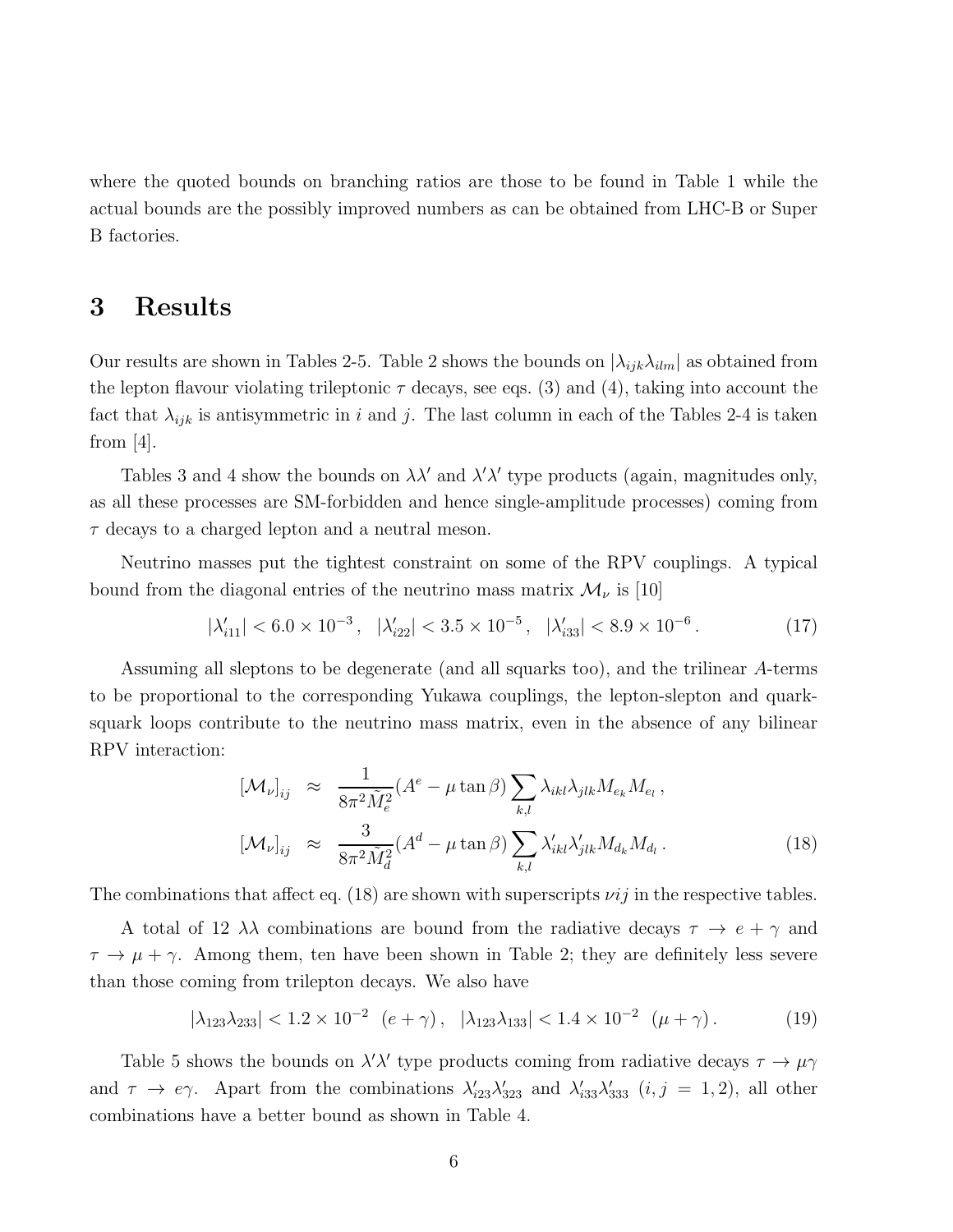| $\lambda\lambda$                                                | Process                        | Our bound            | Previous bound       |
|-----------------------------------------------------------------|--------------------------------|----------------------|----------------------|
| $(121)(123)$ <sup>e</sup>                                       | $\tau \rightarrow ee\bar{e}$   | $1.8\times10^{-4}$   | $7.0 \times 10^{-4}$ |
| $(121)(123)$ <sup>†</sup>                                       | $\tau \to e\mu\bar{\mu}$       | $2.6\times10^{-4}$   | $7.0\times10^{-4}$   |
| $(121)(131)$ $\nu^{23,\mu\gamma}$                               | $\tau \to \mu e \bar{e}$       | $2.1\times10^{-4}$   | $6.8 \times 10^{-4}$ |
| $(121)(132)\nu^{13}$                                            | $\tau \to \mu \mu \bar{e}$     | $1.4\times10^{-4}$   | $5.6\times10^{-4}$   |
| $(121)(231)$ <sup>e</sup>                                       | $\tau \rightarrow e e \bar{e}$ | $1.8\times10^{-4}$   | $7.0 \times 10^{-4}$ |
| (121)(232)                                                      | $\tau \to \mu e \bar{e}$       | $2.1 \times 10^{-4}$ | $6.8\times10^{-4}$   |
| $(122)(123)^{\mu\gamma}$                                        | $\tau \to \mu \mu \bar{\mu}$   | $1.6\times10^{-4}$   | $6.8 \times 10^{-4}$ |
| $(122)(123)$ <sup>†</sup>                                       | $\tau \to \mu e \bar{e}$       | $2.1\times10^{-4}$   | $6.8 \times 10^{-4}$ |
| (122)(131)                                                      | $\tau \to e \mu \bar{\mu}$     | $2.6\times10^{-4}$   | $7.0 \times 10^{-4}$ |
| $(122)(132)$ $\mu\gamma$                                        | $\tau \to \mu \mu \bar{\mu}$   | $1.6\times10^{-4}$   | $6.8\times10^{-4}$   |
| (122)(231)                                                      | $\tau \to ee\bar{\mu}$         | $1.4 \times 10^{-4}$ | $5.2 \times 10^{-4}$ |
| $(122)(232)$ <sup><math>\nu</math>13,<math>e\gamma</math></sup> | $\tau \to e \mu \bar{\mu}$     | $2.6\times10^{-4}$   | $7.0 \times 10^{-4}$ |
| $(131)(133)$ $\nu$ 13,e $\gamma$                                | $\tau \rightarrow e e \bar{e}$ | $1.8 \times 10^{-4}$ | $7.0 \times 10^{-4}$ |
| (131)(233)                                                      | $\tau \to \mu e \bar{e}$       | $2.1 \times 10^{-4}$ | $6.8 \times 10^{-4}$ |
| $(132)(133)$ $\mu\gamma$                                        | $\tau \to \mu e \bar{e}$       | $2.1 \times 10^{-4}$ | $6.8 \times 10^{-4}$ |
| $(132)(233)\nu13$                                               | $\tau \to \mu \mu \bar{e}$     | $1.4 \times 10^{-4}$ | $5.6 \times 10^{-4}$ |
| $(133)(231)\nu^{23}$                                            | $\tau \to ee\bar{\mu}$         | $1.4 \times 10^{-4}$ | $5.2\times10^{-4}$   |
| (133)(232)                                                      | $\tau \to e \mu \bar{\mu}$     | $2.6 \times 10^{-4}$ | $7.0\times10^{-4}$   |
| $(231)(233)$ <sup>e</sup>                                       | $\tau \to e \mu \bar{\mu}$     | $2.6\times10^{-4}$   | $7.0 \times 10^{-4}$ |
| $(232)(233)$ $\nu^{23,\mu\gamma}$                               | $\tau \to \mu \mu \bar{\mu}$   | $1.6 \times 10^{-4}$ | $6.8 \times 10^{-4}$ |

Table 2: Bounds on  $\lambda_{ijk}\lambda_{pqr}$  from  $\tau \to \ell_i\ell_j\ell_k$  decays. All sleptons are assumed to be degenerate at 100 GeV, see eq. (16). The superscript  $vij$  indicates that the combination generates the ij-th entry of the neutrino mass matrix  $\mathcal{M}_{\nu}$ ; for more details, see text. The couplings marked with  $e\gamma$  have a less severe upper bound of  $1.2 \times 10^{-2}$  coming from  $\tau \to e + \gamma$ ; similarly, those marked with  $\mu\gamma$  have an upper bound of  $1.4 \times 10^{-2}$  from  $\tau \to \mu + \gamma$ . The bounds marked with a dagger are not the best bounds right now, but we keep them as they are of comparable order.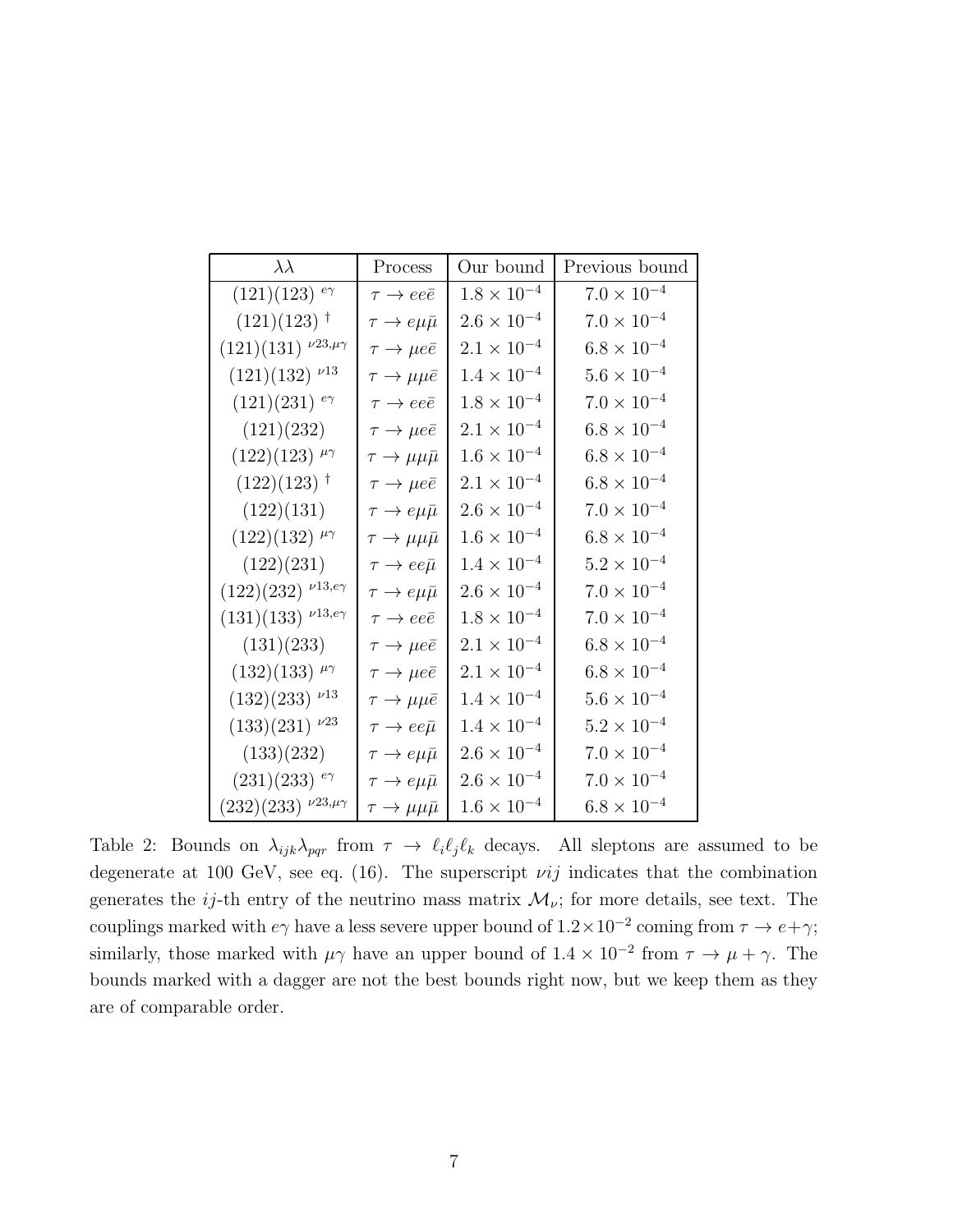| $\lambda \lambda'$ | Process                     | Our bound            | Previous bound       |
|--------------------|-----------------------------|----------------------|----------------------|
| (123)(111)         | $\tau \to \mu \eta$         | $3.2\times10^{-5}$   | $6.7 \times 10^{-5}$ |
| (123)(112)         | $\tau \to \mu K_S$          | $1.4\times10^{-4}$   | $1.0 \times 10^{-3}$ |
| (123)(121)         | $\tau \to \mu K_S$          | $1.4\times10^{-4}$   | $1.0\times10^{-3}$   |
| (123)(122)         | $\tau \to \mu \eta$         | $3.1 \times 10^{-4}$ | $3.7 \times 10^{-4}$ |
| (123)(211)         | $\tau \rightarrow e \eta$   | $4.5 \times 10^{-5}$ | $8.5 \times 10^{-5}$ |
| (123)(212)         | $\tau \to eK_S$             | $1.5\times10^{-4}$   | $9.7 \times 10^{-4}$ |
| (123)(221)         | $\tau \to eK_S$             | $1.5\times10^{-4}$   | $9.7 \times 10^{-4}$ |
| (123)(222)         | $\tau \to e\eta$            | $4.3 \times 10^{-4}$ | $4.6 \times 10^{-4}$ |
| (131)(111)         | $\tau \rightarrow e\eta$    | $4.5 \times 10^{-5}$ | $8.5 \times 10^{-5}$ |
| (131)(112)         | $\tau \to eK_S$             | $1.5\times10^{-4}$   | $9.7 \times 10^{-4}$ |
| (131)(121)         | $\tau \to eK_S$             | $1.5\times10^{-4}$   | $9.7 \times 10^{-4}$ |
| (131)(122)         | $\tau \rightarrow e\eta$    | $4.3\times10^{-4}$   | $4.6\times10^{-4}$   |
| (132)(111)         | $\tau \to \mu \eta$         | $3.2 \times 10^{-5}$ | $6.7 \times 10^{-5}$ |
| (132)(112)         | $\tau \to \mu K_S$          | $1.4\times10^{-4}$   | $1.0 \times 10^{-3}$ |
| (132)(121)         | $\tau \to \mu K_S$          | $1.4\times10^{-4}$   | $1.0 \times 10^{-3}$ |
| (132)(122)         | $\tau \to \mu \eta$         | $3.1\times10^{-4}$   | $3.7 \times 10^{-4}$ |
| (133)(311)         | $\tau \rightarrow e \eta$   | $4.5\times10^{-5}$   | $8.5 \times 10^{-5}$ |
| (133)(312)         | $\tau \to eK_S$             | $1.5\times10^{-4}$   | $9.7 \times 10^{-4}$ |
| (133)(321)         | $\tau \to eK_S$             | $1.5\times10^{-4}$   | $9.7 \times 10^{-4}$ |
| (133)(322)         | $\tau \rightarrow e \eta$   | $4.3 \times 10^{-4}$ | $4.6 \times 10^{-4}$ |
| (231)(211)         | $\tau \rightarrow e \eta$   | $4.5 \times 10^{-5}$ | $8.5\times10^{-5}$   |
| (231)(212)         | $\tau \to eK_S$             | $1.5 \times 10^{-4}$ | $9.7 \times 10^{-4}$ |
| (231)(221)         | $\tau \to eK_S$             | $1.5 \times 10^{-4}$ | $9.7 \times 10^{-4}$ |
| (231)(222)         | $\tau \rightarrow e \eta$   | $4.3 \times 10^{-4}$ | $4.6 \times 10^{-4}$ |
| (232)(211)         | $\tau \rightarrow \mu \eta$ | $3.2 \times 10^{-5}$ | $6.7\times10^{-5}$   |
| (232)(212)         | $\tau \to \mu K_S$          | $1.4 \times 10^{-4}$ | $1.0 \times 10^{-3}$ |
| (232)(221)         | $\tau \to \mu K_S$          | $1.4 \times 10^{-4}$ | $1.0 \times 10^{-3}$ |
| (232)(222)         | $\tau \to \mu \eta$         | $3.1\times10^{-4}$   | $3.7 \times 10^{-4}$ |
| (233)(311)         | $\tau \to \mu \eta$         | $3.2\times10^{-5}$   | $6.7 \times 10^{-5}$ |
| (233)(312)         | $\tau \to \mu K_S$          | $1.4\times10^{-4}$   | $1.0 \times 10^{-3}$ |
| (233)(321)         | $\tau \to \mu K_S$          | $1.4 \times 10^{-4}$ | $1.0 \times 10^{-3}$ |
| (233)(322)         | $\tau \to \mu \eta$         | $3.1 \times 10^{-4}$ | $3.7 \times 10^{-4}$ |

Table 3: Bounds on  $\lambda_{ijk}\lambda'_{pqr}$  from  $\tau \to \ell + M$  decays, where M is a pseudoscalar meson. Again, all sleptons are assumed degenerate at 100 GeV.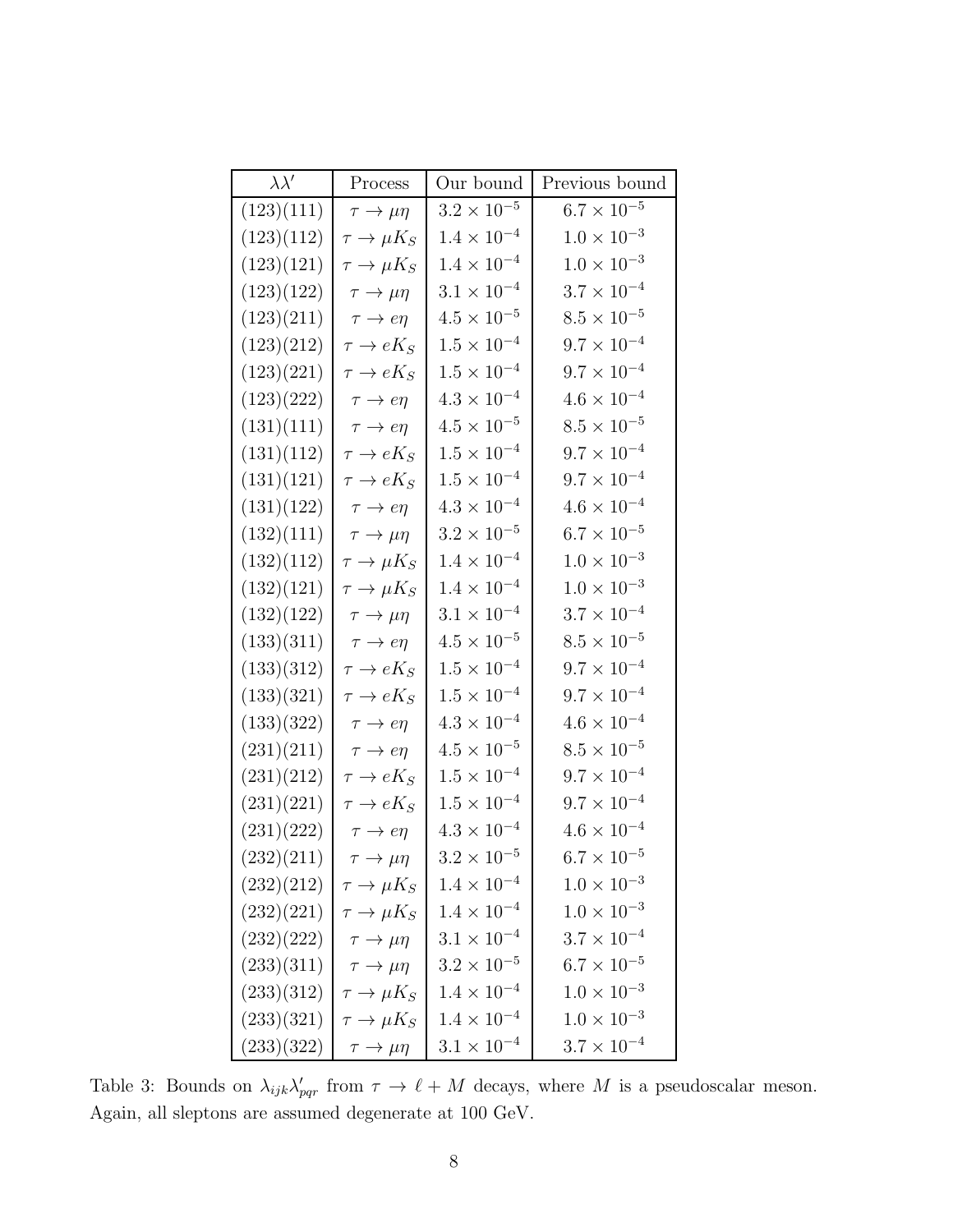| $\lambda' \lambda'$                        | Process                         | Our bound            | Previous bound       |
|--------------------------------------------|---------------------------------|----------------------|----------------------|
| $(111)(311)\nu 11$                         | $\tau \rightarrow e\rho$        | $2.3\times10^{-4}$   | $2.4\times10^{-3}$   |
| (111)(312)                                 | $\tau \to e K^{0^*}$            | $2.9 \times 10^{-4}$ | $3.6\times10^{-3}$   |
| (112)(311)                                 | $\tau \rightarrow e K^{0^*}$    | $2.8\times10^{-4}$   | $2.9\times10^{-3}$   |
| (112)(312)                                 | $\tau \to e\phi$                | $2.3\times10^{-4}$   | $3.4\times10^{-3}$   |
| (113)(313)                                 | $\tau \rightarrow e\rho$        | $2.3\times10^{-4}$   | $2.4\times10^{-3}$   |
| (121)(321)                                 | $\tau \rightarrow e\rho$        | $2.3\times10^{-4}$   | $2.4\times10^{-3}$   |
| (121)(322)                                 | $\tau \to e K^{\overline{0^*}}$ | $2.9 \times 10^{-4}$ | $3.6 \times 10^{-3}$ |
| (122)(321)                                 | $\tau \to eK^{0^*}$             | $2.8 \times 10^{-4}$ | $2.9\times10^{-3}$   |
| $(122)(322)^{\nu22}$                       | $\tau \to e\phi$                | $2.3 \times 10^{-4}$ | $3.4\times10^{-3}$   |
| (131)(331)                                 | $\tau \rightarrow e\rho$        | $2.3 \times 10^{-4}$ | $2.4 \times 10^{-3}$ |
| (131)(332)                                 | $\tau \to e K^{0^*}$            | $2.9 \times 10^{-4}$ | $3.6\times10^{-3}$   |
| (132)(331)                                 | $\tau \to e K^{0^*}$            | $2.8 \times 10^{-4}$ | $2.9 \times 10^{-3}$ |
| (132)(332)                                 | $\tau \to e\phi$                | $2.3 \times 10^{-4}$ | $3.4\times10^{-3}$   |
| $(211)(311)$ <sup><math>\nu</math>11</sup> | $\tau \to \mu \rho$             | $1.9 \times 10^{-4}$ | $4.3 \times 10^{-3}$ |
| (211)(312)                                 | $\tau \to \mu K_S$              | $3.8 \times 10^{-4}$ | $2.4 \times 10^{-3}$ |
| (212)(311)                                 | $\tau \to \mu K^{0^*}$          | $3.8 \times 10^{-4}$ | $3.6\times10^{-3}$   |
| (212)(312)                                 | $\tau \to \mu \rho$             | $1.9\times10^{-4}$   | $4.3\times10^{-3}$   |
| (213)(313)                                 | $\tau \to \mu \rho$             | $1.9 \times 10^{-4}$ | $4.3\times10^{-3}$   |
| (221)(321)                                 | $\tau \to \mu \rho$             | $1.9 \times 10^{-4}$ | $4.3 \times 10^{-3}$ |
| (222)(321)                                 | $\tau \to \mu K^{0^*}$          | $3.8 \times 10^{-4}$ | $3.6 \times 10^{-3}$ |
| $(222)(322)\nu^{22}$                       | $\tau \to \mu \phi$             | $3.8 \times 10^{-4}$ | $3.4\times10^{-3}$   |
| (231)(331)                                 | $\tau \to \mu \rho$             | $1.9 \times 10^{-4}$ | $4.3\times10^{-3}$   |
| (231)(332)                                 | $\tau \to \mu K_S$              | $3.8 \times 10^{-4}$ | $2.4 \times 10^{-3}$ |
| (232)(331)                                 | $\tau \to \mu K^{0^*}$          | $3.8 \times 10^{-4}$ | $3.6 \times 10^{-3}$ |
| (232)(332)                                 | $\tau \to \mu \phi$             | $3.8 \times 10^{-4}$ | $3.4\times10^{-3}$   |

Table 4: Bounds on  $\lambda'_{ijk}\lambda'_{pqr}$  from  $\tau \to \ell + M$  decays, where M is a pseudoscalar or a vector meson. All squarks are assumed degenerate at 100 GeV. The superscript  $vii$  indicates that the combination contributes to the  $ii$ -th element of the neutrino mass matrix.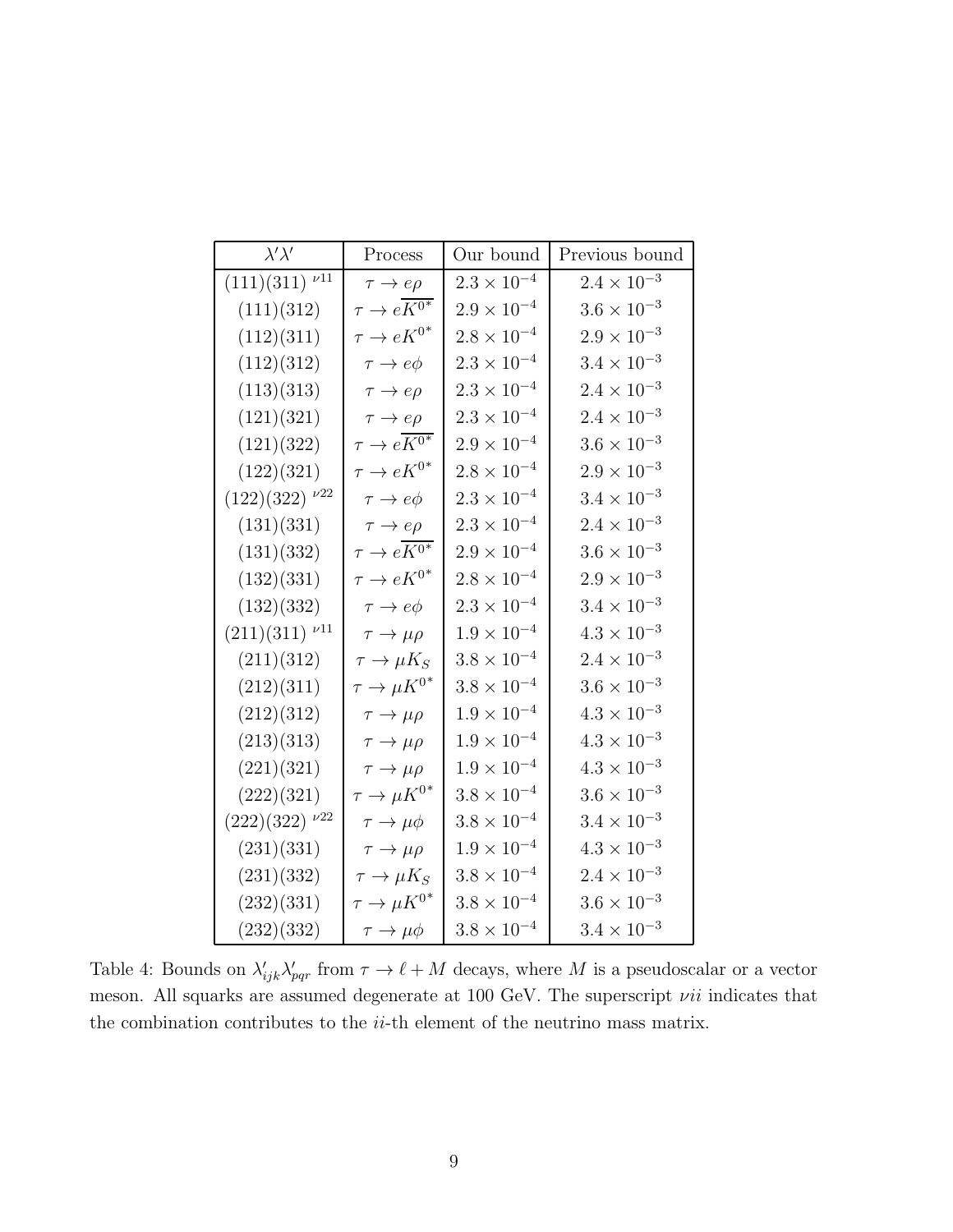| $\lambda' \lambda'$ | Upper bound           | $\lambda' \lambda'$ | Upper bound           |
|---------------------|-----------------------|---------------------|-----------------------|
| (111)(311)          | $4.1\times10^{-3}$    | (211)(311)          | $4.7 \times 10^{-3}$  |
| (112)(312)          | $4.1\times10^{-3}$    | (212)(312)          | $4.7\times10^{-3}$    |
| (113)(313)          | $4.1\times10^{-3}$    | (213)(313)          | $4.8\times10^{-3}$    |
| (121)(321)          | $4.1\times10^{-3}$    | (221)(321)          | $4.7 \times 10^{-3}$  |
| (122)(322)          | $4.1\times10^{-3}$    | (222)(322)          | $4.7 \times 10^{-3}$  |
| (123)(323)          | $4.1\times10^{-3}$    | (223)(323)          | $4.8\times10^{-3}$    |
| (131)(331)          | $7.8 \times 10^{-2}$  | (231)(331)          | $8.9 \times 10^{-2}$  |
| (132)(332)          | $7.8\times10^{-2}$    | (232)(332)          | $8.9 \times 10^{-2}$  |
| (133)(333)          | $10.4 \times 10^{-2}$ | (233)(333)          | $12.0 \times 10^{-2}$ |

Table 5: Bounds on  $\lambda' \lambda'$  type products from  $\tau \to e + \gamma$  (left) and  $\tau \to \mu + \gamma$  (right) decays.

# 4 Summary and conclusion

We have found limits on several product couplings of types  $\lambda\lambda$ ,  $\lambda\lambda'$ , and  $\lambda'\lambda'$  coming from lepton flavour violating  $\tau$  decays. These bounds should be marginally improved once the Belle collaboration finishes its data analysis. However, any super B factory will do a lot better, and these bounds can go up by orders of magnitude.

While some of these products do affect the neutrino masses and hence are possibly more tightly constrained than that discussed here, there are other low-energy processes that might be affected by these couplings. For example, the decay  $K \to \pi \nu \bar{\nu}$ , which is supposed to be a clean channel for the determination of the CP violating phase  $sin(2\beta)$ , gets contribution from couplings like  $\lambda'_{i2k}\lambda'_{j1k}$  or  $\lambda'_{ik1}\lambda'_{jk2}$ .

Another interesting prospect is to find these LFV decays at the LHC. For the  $\lambda \lambda'_{i11}$  type couplings, one can observe a Drell-Yan type unlike-flavour dilepton production, mediated by a slepton propagator. The same applies for  $\lambda' \lambda'$  type couplings where the first generation quark fields come into play. These signals will be interesting to study.

#### Acknowledgement

The author acknowledges the University Grants Commission, Government of India, for financial support. She also acknowledges helpful discussions with A. Kundu.